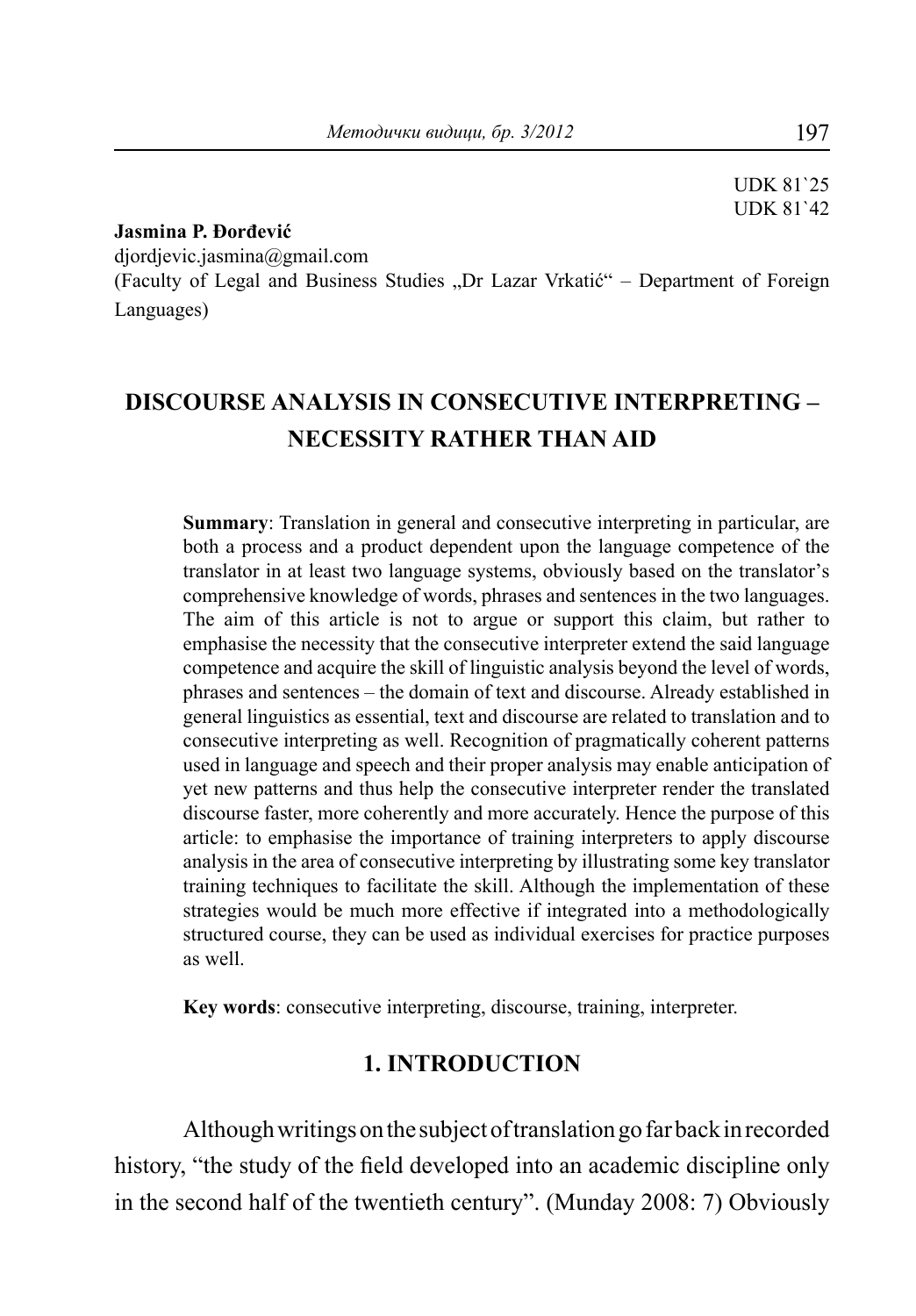there had been some translation as the practice dates far back to ancient times; there is indisputably enough proof of that. However, a system of thought, a clearly established discipline, with rules and categorizations had to wait for the twentieth century. What is more, established methods and techniques in the area of translator training are still being developed. In the area of training consecutive interpreters, methods and techniques are even less developed. Systematic and structured approaches are still in the testing phase, which is why any contribution is more than welcome.

Fact is that most of the second half of the last century was spent in finding a name for the discipline of translation studies in general which delayed the design and preparation of structured courses in both written translation and oral interpreting considerably. The different attempts to name the discipline range from the "science of translation" (Nida 1969: ix), to "translatology" (Goffin, quoted in Holmes 1988: 69) or the most widely used one these days "translation studies" defined by Baker (Baker 2001: 277). Holmes argued for the adoption of "translation studies" saying it was "the standard term for the discipline as a whole" (Holmes 1988: 70). Other scholars followed this suggestion though at one time the term "translation studies" was preferred for literary translation whereas it was denied for other forms of translation, including interpreting and the pedagogical aspect of teaching translation. With the new millennium, the term "translation studies" is being referred to as "the academic discipline concerned with the study of translation at large, including literary and non-literary translation, various forms of oral interpreting, as well as dubbing and subtitling" (Baker 2001: 277). In addition, the term covers the whole spectrum of research and pedagogical activities, which range from developing theoretical frameworks to training translators and developing criteria for translation assessment.

It is more than obvious that a lot of work is ahead if it comes to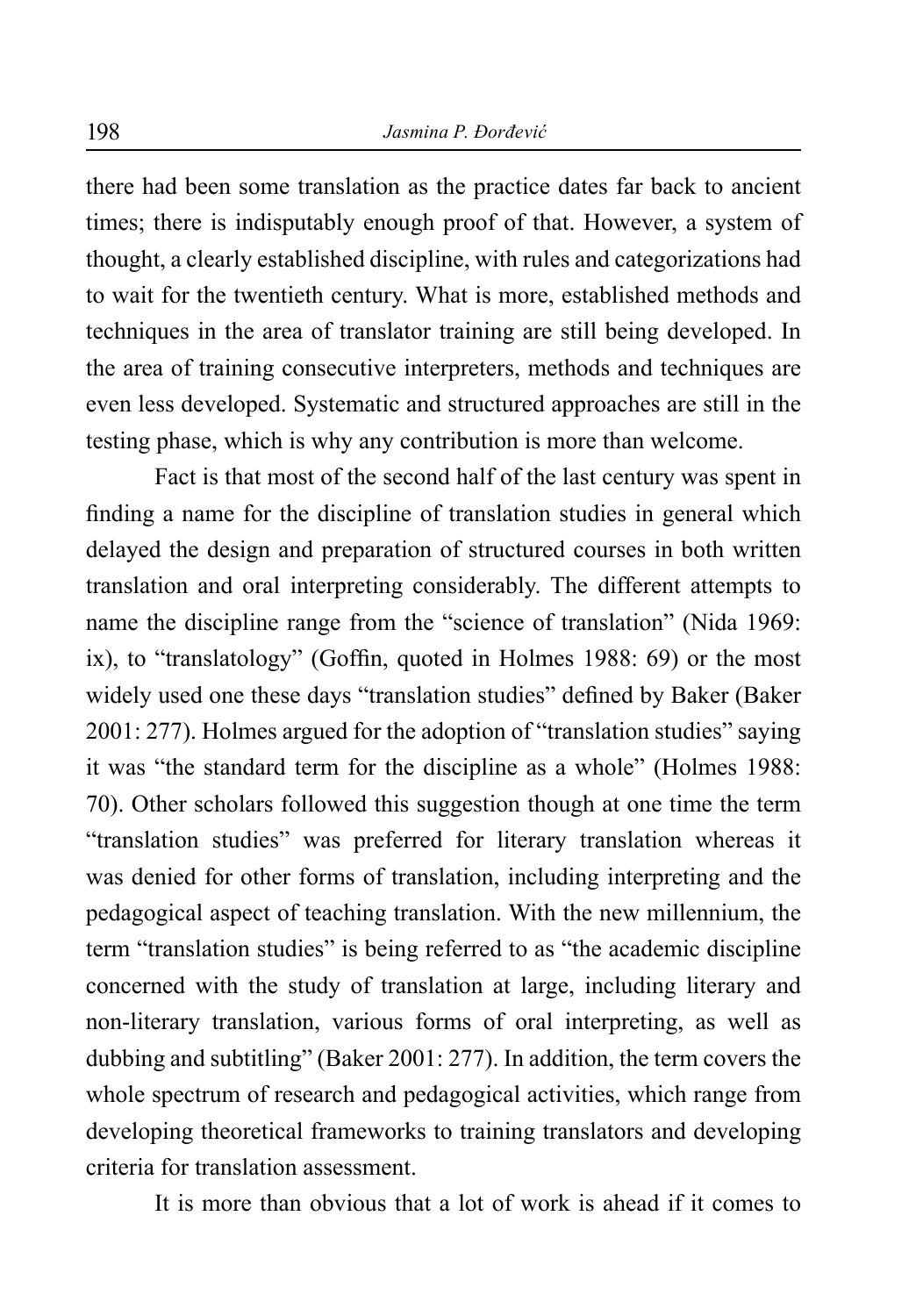having a unified and well-established scientific system in the study and training of both translation and interpreting, let alone a valid classification of sub-disciplines and structured training courses. As the scope of this article is aimed at emphasising the link between consecutive interpreting and discourse analysis, as well as providing some practical solutions how to teach the application of discourse analysis in consecutive interpreting, the following sections shall first provide short explanatory reviews of both terms in the context of the above said and then a few illustrations of the practical application itself will be provided.

### **2. CONSECUTIVE INTERPRETING**

In its most general sense, interpreting is "the oral translation of oral discourse" (Baker 2001: 40) whereas translation may be considered as the translation of written discourse. However, matters are not that simple since another difference has been imposed, namely the one between oral translation of oral discourse and the oral translation of written discourse, the former referred to as interpreting and the latter as sight translation or translation-at-sight. Furthermore, Pöchhacker has offered a further categorisation of consecutive interpreting into classic versus short interpreting whereby consecutive interpreting "with the use of systematic note-taking is sometimes referred to as 'classic' consecutive, in contrast to short consecutive without notes" (Pöchhacker 2004: 18–19).

In addition to that, the practical implications and particular situations in which interpreting may occur have led to the emergence of specialised forms of professional interpreting, such as business interpreting, conference interpreting, court interpreting, community interpreting and sign language interpreting (Mikkelson 1999). In comparison to simultaneous interpreting, the application of consecutive interpreting seems to be more popular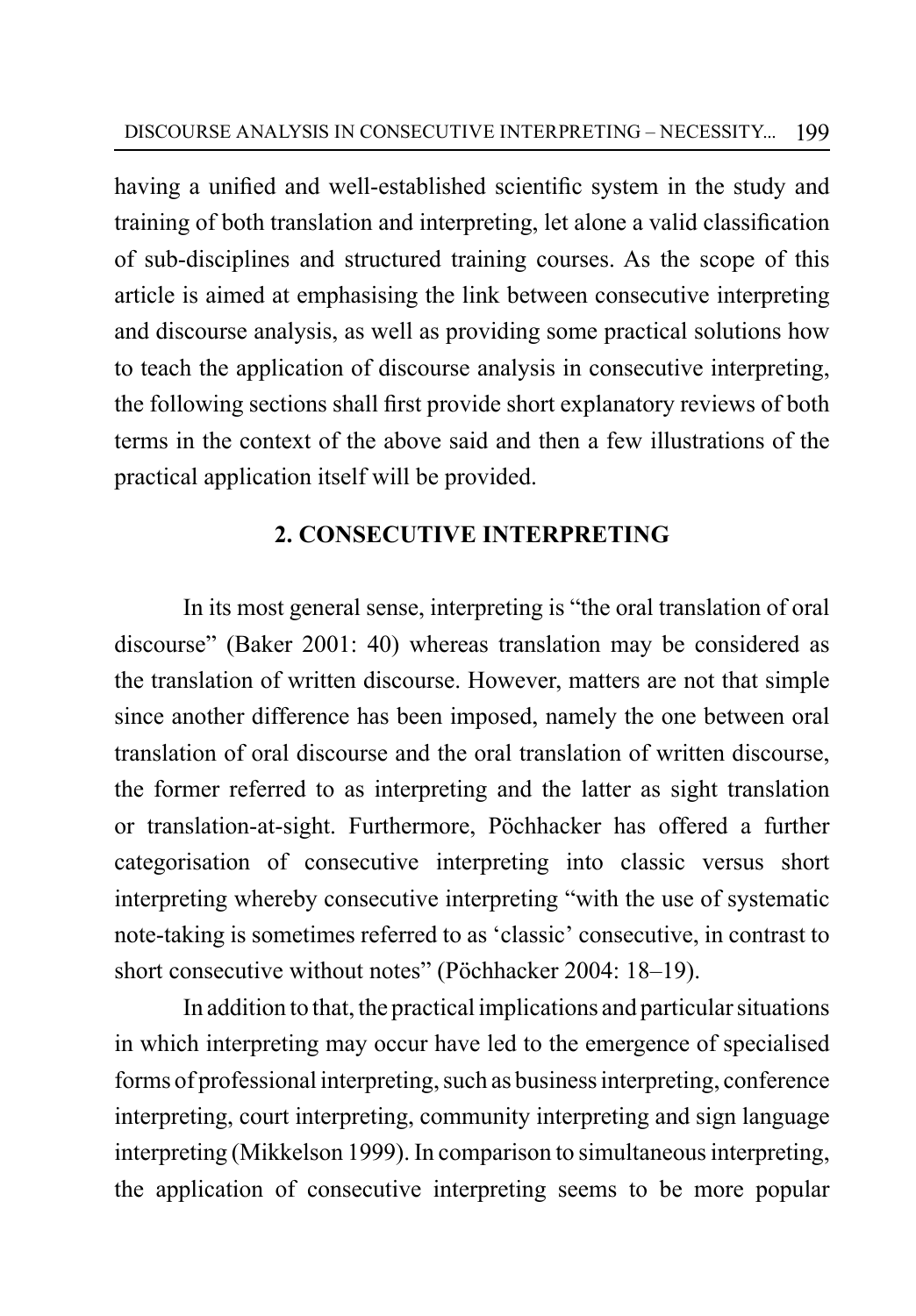because the number of professionally trained simultaneous interpreters is rather scarce and the technical limitations often prevent simultaneous interpreting altogether (Gile 2001). Another fact often crucial in deciding on one form or the other is the amount of information to be delivered and how accurate this information is expected to be (Phelan 2001: 17).

As their names suggest, the types of interpreting are determined by the location and the purpose of the interpreting assignment. Accordingly, there are differences in the form and way of realisation. Bearing in mind that the interpreter does not have the luxury to think long, to rewrite, polish or change the translation and that there is little possibility to change anything, it may be concluded at this point that all the issues mentioned up to now lead directly to the justification of the necessity that interpreters should train in discourse analysis just as much as they do in the area of vocabulary, register, morphology and syntax because it will not only speed up the final production but also enhance the quality of the final performance considerably.

#### **3. DISCOURSE ANALYSIS**

Various, even contradictory, definitions may be found about the term discourse, none of them wrong, though. The various attempts at defining discourse and discourse analysis have one thing in common – they all acknowledge the fact that it is the study of language beyond the level of the sentence. From the point of view of translation studies, discourse analysis that is translation-oriented has been shaped along equally varied and diverse lines since the moment translations studies were established.<sup>1</sup>

<sup>1</sup> A major problem that translation studies has to deal with before determining a purposeful application of discourse analysis is to decide on the difference between discourse and text, both terms obviously applying to segments of language larger than a sentence. In that sense, two major approaches have developed. On one hand, linguists are inclined to support the attitude that discourse analysis "focuses on the structure of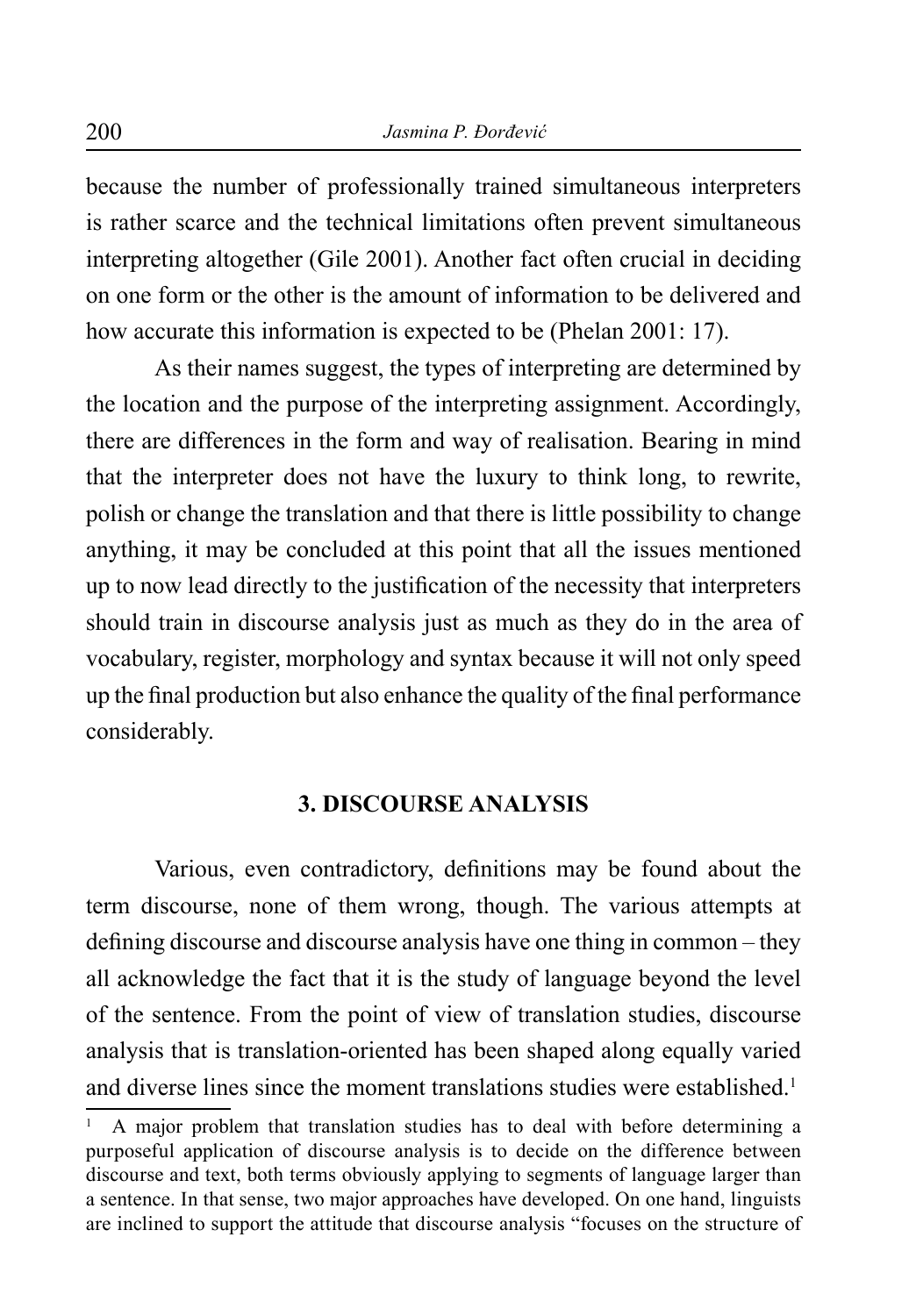### 201 DISCOURSE ANALYSIS IN CONSECUTIVE INTERPRETING – NECESSITY...

A more precise definition refers to discourse analysis as being a "detailed exploration of political, personal, media or academic 'talk' and 'writing' about a subject, designed to reveal how knowledges are organized, carried and reproduced in particular ways and through particular institutional practices." (Jupp 2006: 74) Furthermore, the same source points out that "discourse analysis is a generic term covering a heterogeneous number of theoretical approaches and analytical constructs" and that "it is primarily a qualitative method of 'reading' texts, conversations and documents which explores the connections between language, communication, knowledge, power and social practices. In short, it focuses upon the meaning and structure (whether overt or hidden) of acts of communication in context." (ibid.)

Regarding the fact that translation studies is a sub-discipline in the field of applied linguistics, i.e. the study of spoken and written language, discourse and/ or text analysis within translation should be allowed their duality, i.e. occurring both in speech and writing.

## **4. TRAINING STRATEGIES FOR APPLYING DISCOURSE ANALYSIS IN CONSECUTIVE INTERPRETING**

Again from an applied linguistics perspective, two basic approaches to discourse analysis have been derived that can directly be linked to consecutive interpreting as well as adequate forms of training in applying discourse analysis in consecutive interpreting. The first deals with the way segments of language larger than a sentence are put together focusing on

naturally occurring spoken language, as found in such 'discourses' as conversations, interviews, commentaries and speeches" (Crystal 1997: 116) On the other hand, text analysis "focuses on the structure of written language, as found in such 'texts' as essays, notices, road signs and chapters", (ibid.) However, this distinction causes disagreement whenever applied because both the term 'discourse' and 'text' may refer to spoken and written units used for communicative purposes, i.e. used to convey meaning.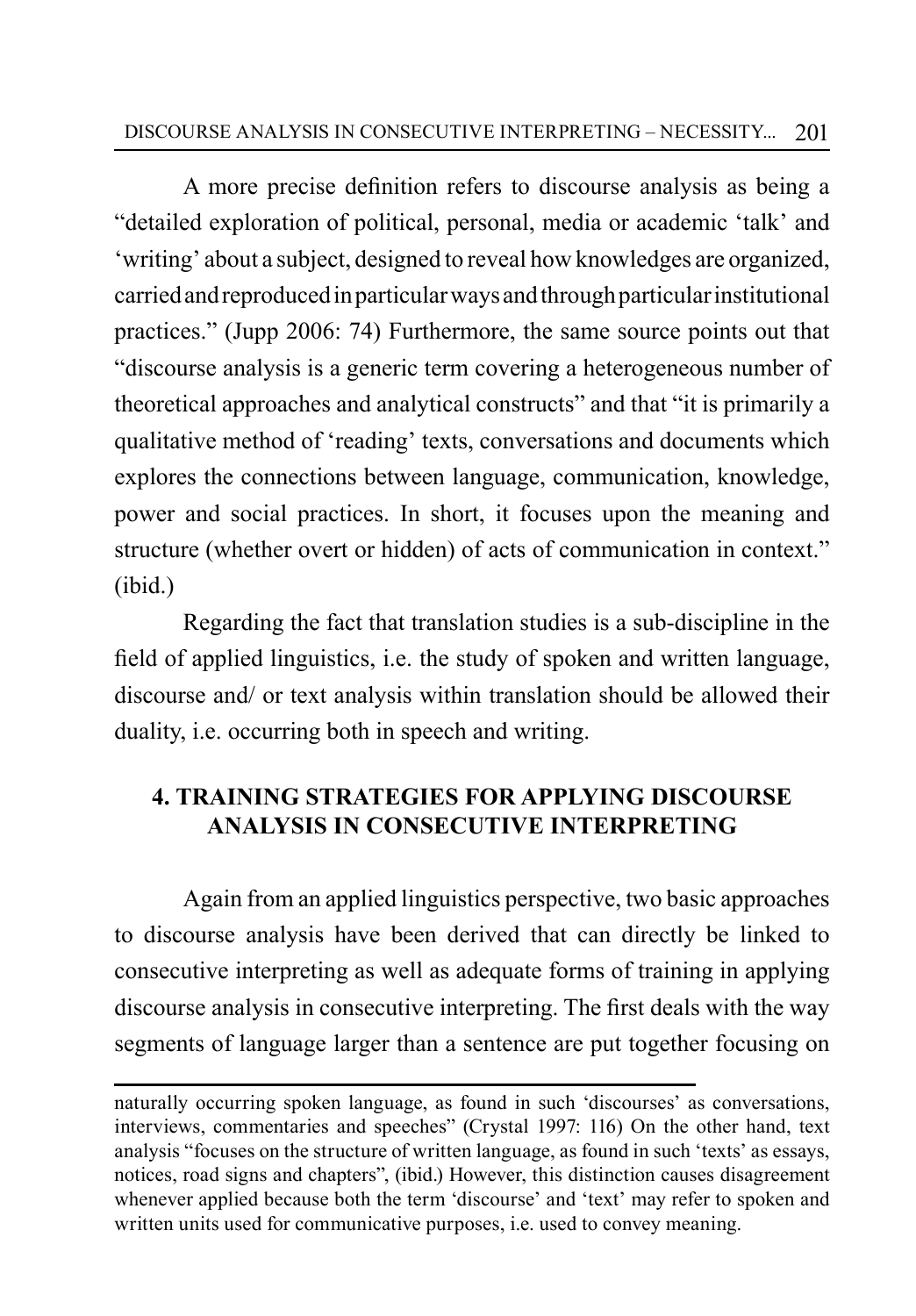product and form, sequential relationships, intersentential structure and organisation, whereas the second deals with the way segments of language larger than a sentence hang together focusing on interpretation of sequence and structure as well as the social relationships emanating from interaction.

Obviously, training interpreters presents a clear challenge for both course designers and the trainers expected to conduct a course and produce skilled professionals able to interpret and render oral discourse successfully. One of the challenges is to convert theory into practice taking into account both universal rules and individually determined talent, performance and competence. Therefore, designing a certain interpreter training course, setting out clear aims and objectives and expecting it to yield effective results has now, more than ever, become an imperative on the tertiary level of language studies (Boyd and Monacelli 2010, Kornakov 1996, Setton 2010).

The objective of any training for consecutive interpreters should be to develop the profound skill of anticipation within a given context based on solid knowledge of language as a whole – from the phoneme to the text. It is doubtlessly of utter importance to develop a high level of proficiency in both SL and TL, which means knowledge of grammar, syntax, vocabulary, semantics, etc. However, from the point of view of translation studies, discourse analysis included, the knowledge of extra linguistic elements, such as social relationships, culture and the like, may prove essential. Overall knowledge of the culture of the SL and the TL community may thus aid the apprehension of the entire discourse in a given context because it is realised in that particular context and thus tightly related to it.

Although many different training strategies can be implemented into an interpreting course, not many training books have been published so far to provide a trainer with ready-made lesson plans. Common practice is the so-called classic conference interpreting course based on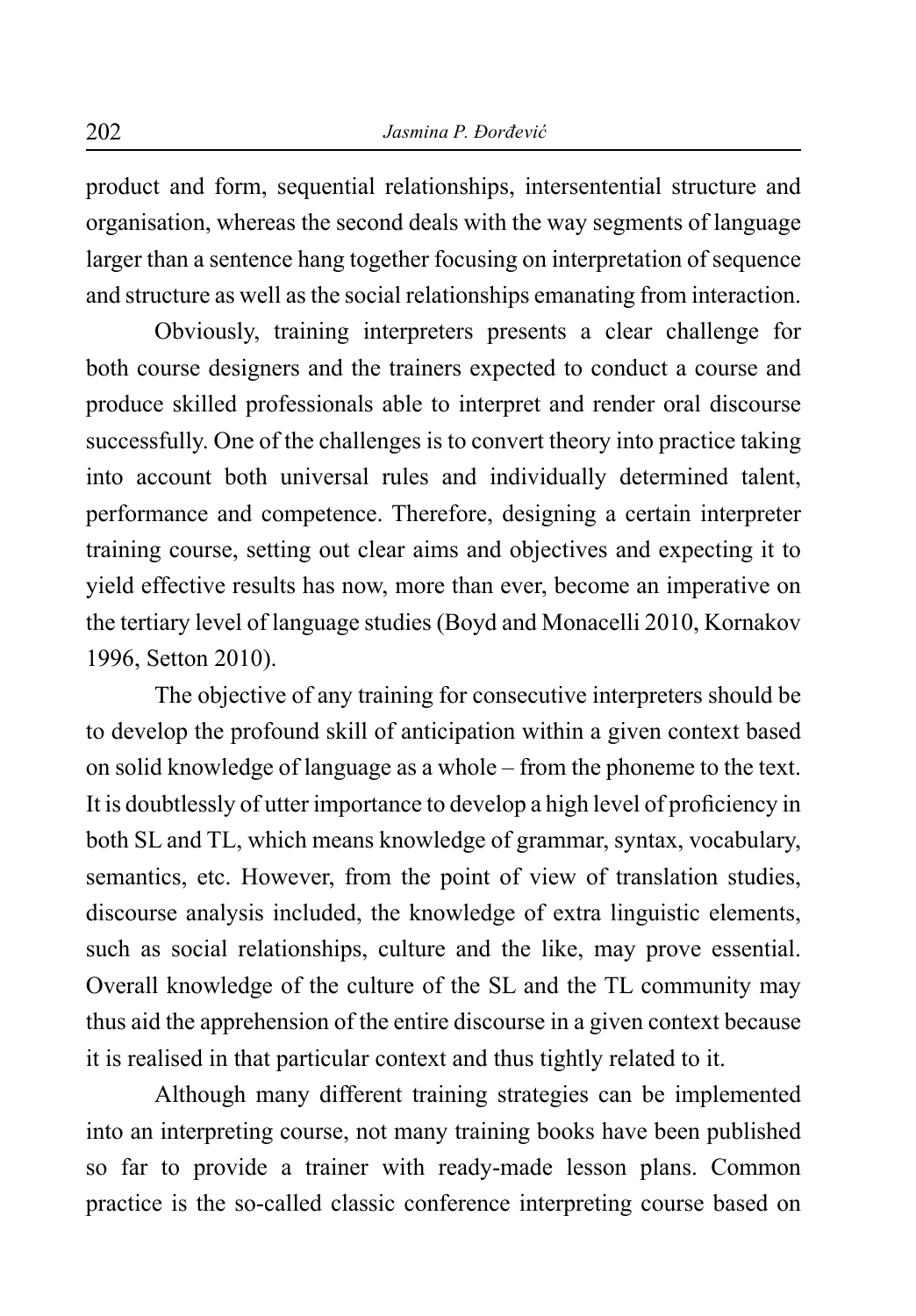the apprenticeship model and it "usually comprises three successive and incremental phases:

General initiation: discovering how an interpreter must listen, how (s)he is expected to speak (register, presence, coherence, and what is expected in a B language), what (s)he should know, or be expected to learn about temporarily;

Consecutive interpretation;

Simultaneous interpretation." (Setton 2010:10)

Within this mentioned structure, discourse analysis can be incorporated in the form of occasional exercises. The following strategies can easily be implemented into any consecutive interpreter training course.2

### **4.1. Discourse analysis and the title of a text**

A consecutive interpreting trainee should learn that even the title of a discourse may indicate the structure of the segment to follow and it should help the interpreter organize the translation in advance. For instance, if several approaches/ attitudes/ solutions/ etc. are announced, there will be several paragraphs. A particular word may be recognised as a clear marker of the source language speaker's intention and this marker will determine what the interpreter might say in the target language.

e.g. The translations of the following title into Serbian and German might show consecutive interpreting trainees how discourse analysis can influence the interpreting of an entire segment:

English source text: "Accident in sawmill harvested numerous victims"  $\overline{\phantom{a}}$  consequence

Depending on the particular marker identified by the interpreter as

<sup>&</sup>lt;sup>2</sup> All the mentioned examples are strategies that the author of this article is using in her tertiary courses at the Department of English, at the Faculty of Law and Business Studies Dr Lazar Vrkatic, Novi Sad. The courses are Oral Interpreting at the Bachelor level and Consecutive and Conference Interpreting at the Master level.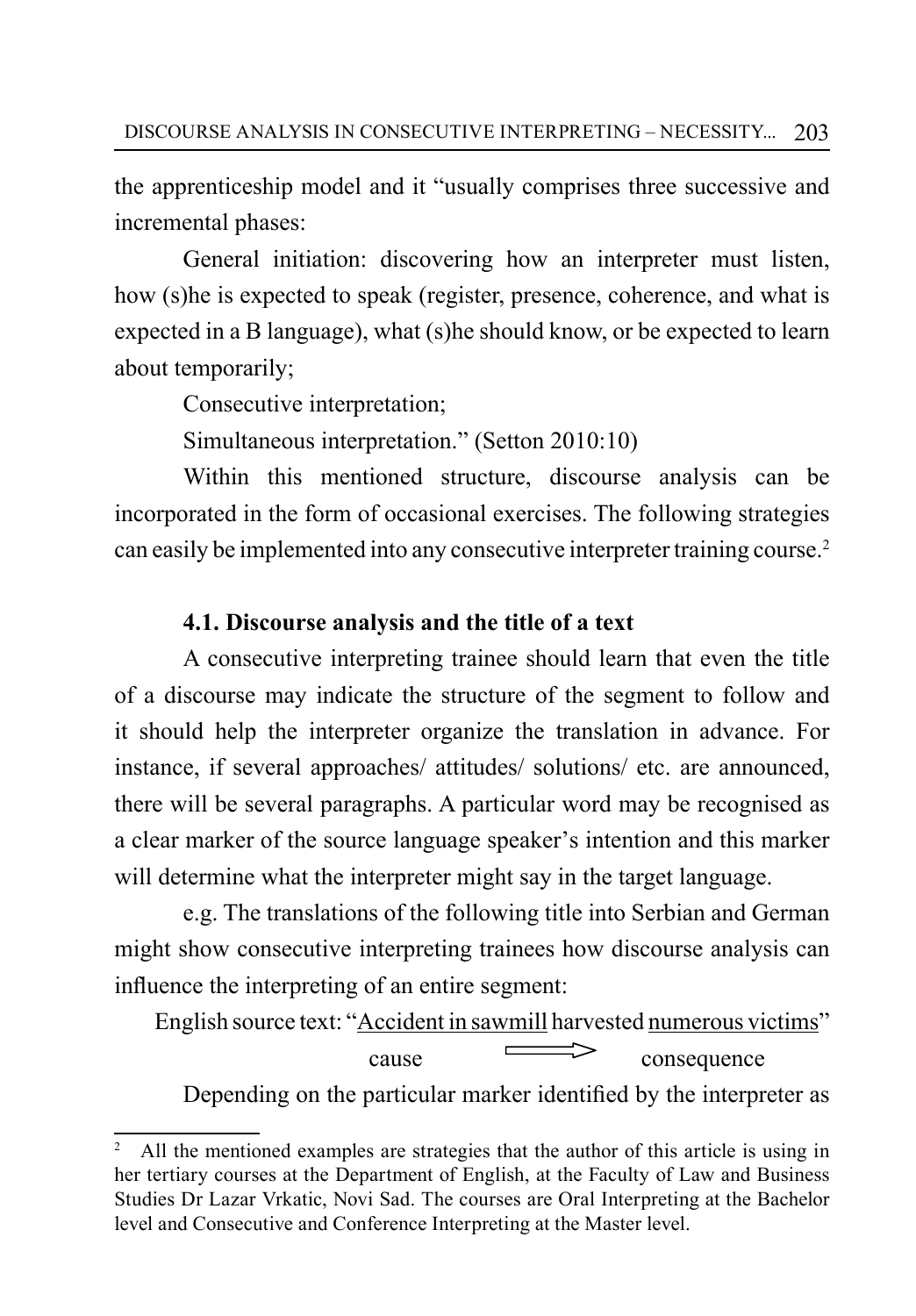crucial, the rendering of this short sample to the target audience might take the discourse to follow into two different directions:

a) If the interpreter understands that the emphasis in the article following the title should be on the large number of victims, the result of the accident, both the Serbian and the German translations might sound better with the consequence put at the beginning of the title.

Serbian target text: "Brojne žrtve posledica nesreće u strugari"

 $\longleftarrow$  cause German target text: "Mehrere Opfer nach dem Ungliick in der Sagerei" consequence cause

b) If the rather obvious marker recognised in the verb *harvested* is emphasised, the indication might be that the text is reporting on a great tragedy suggesting thus a particular tone of voice and level of seriousness. The interpreter might opt for the following translation:

Serbian target text: "Nesreća u strugari *pokosila* veliki broj radnika" cause consequence German target text: "Ungltick in der Sagerei *brachte* mehrere Opfer"  $\cos \theta$  consequence

Obviously, the interpreter has to be able to anticipate the context of the source text being announced like this. Of course, the particular place and audience may contribute to the interpreter's decision considerably. In time and with enough practice, an interpreter develops this ability to a significant level.

#### **4.2. Discourse analysis and the beginning of the text**

To some extent, a proper discourse analysis of the opening to a speech can help the interpreter outline the structure of most of the speech to follow. In addition, in case the interpreter is taking notes, the ability to analyse a discourse can improve the consecutive rendering considerably. Certain discourse markers, such as 'unlike that', 'as opposed to that',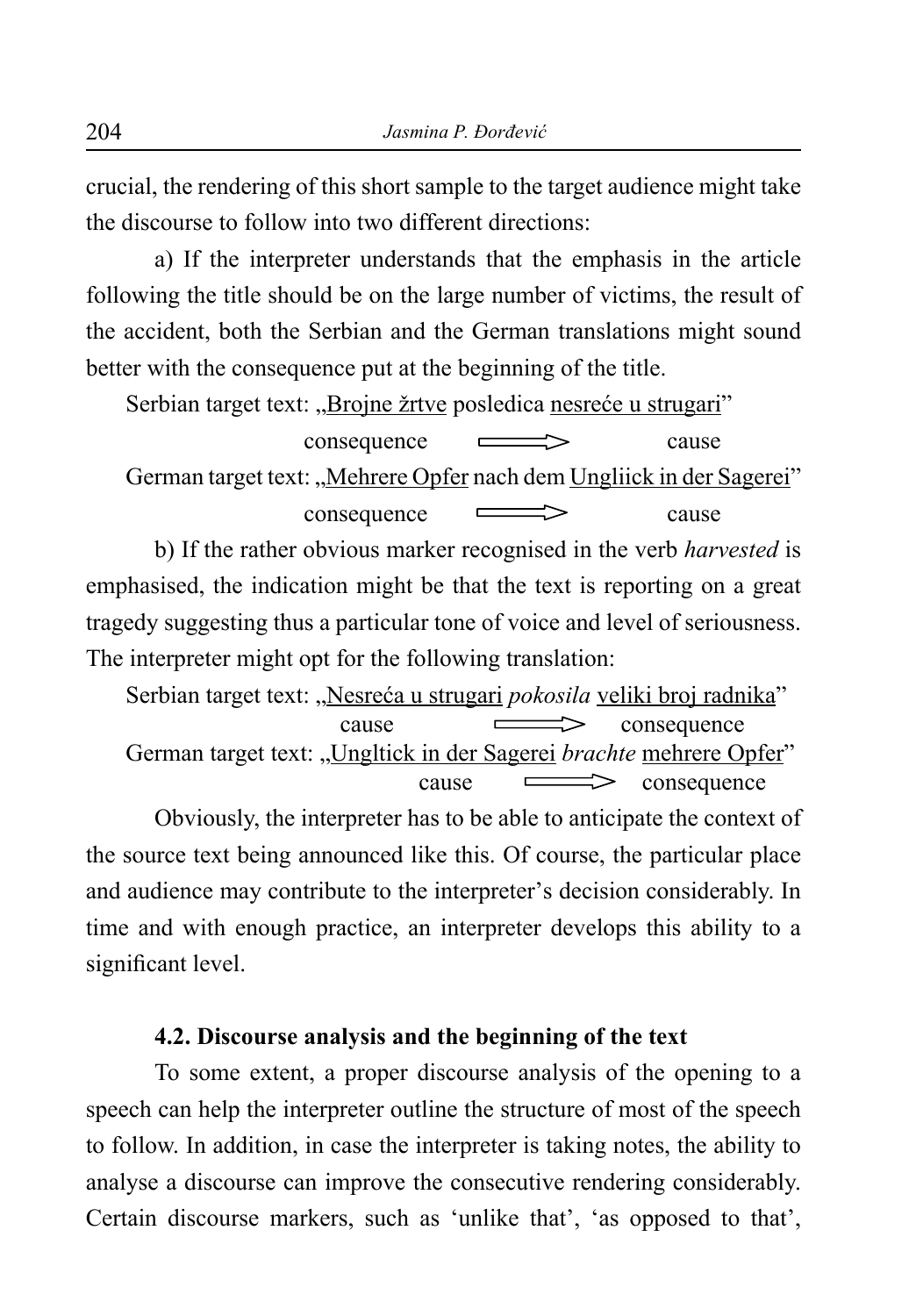'similarly', 'in addition', 'furthermore', etc. can clearly indicate the further development of the segment to follow, i.e. is it going to discuss *opposed* attitudes, is it going to compare *similar* things, is it going to add *further* information etc.

e.g. The following samples are illustrations of certain discourse markers indicating a certain meaning of the segment to follow:

a)"We are now going to examine **three different approaches** to this problem ..."

The interpreter can immediately make three different columns in their notepad, put some titles or state the announced approaches above each of it and distribute subsequent notes into the respective column.

b) "The following **analysis** is based on ..."

Obviously, the interpreter has to anticipate a systematic analysis, which is why they should organize their notes accordingly by planning a bulleted list or a step-by-step presentation of the facts leading to logical conclusions.

c) "Gentlemen, the **figures in this case** are highly indicative ..."

Here the interpreter has to be ready for many numbers, which is why a pen and piece of paper should by all means be ready.

## **4.3. Detailed discourse analysis and larger samples of text**

The following excerpt from a sample article shall illustrate a more detailed approach to a

particular segment of discourse to be translated consecutively as based on discourse analysis.<sup>3</sup>

<sup>3</sup> For the sake of easier representation, the units of language underlined with a single line are the keywords of the sample of discourse to follow whereas the units underlined with a double line are the ones of crucial importance in terms of discourse analysis as related to this sample of text to be interpreted consecutively. As this article is in English, to make matters simple, the example provided here is presenting notes in the source language although most arguments are in favour of notes in the target language.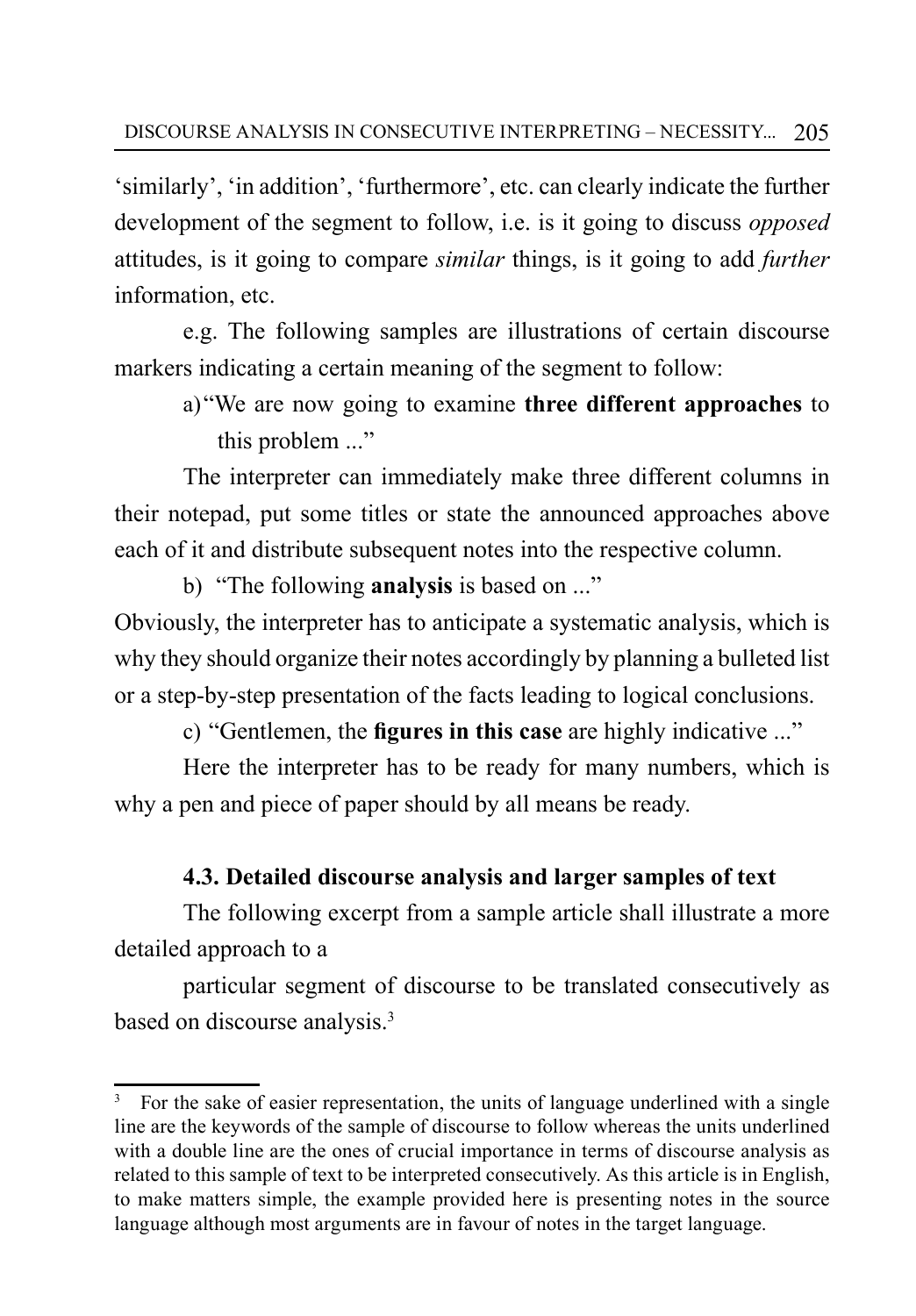The law in Afghanistan is based on the Hanafi school of jurisprudence, which states that Sharia law – the Islamic legal system – is based on the Koran, Hadith, Ijma and Qiyas.

Sharia is based primarily on the Koran and, secondly, on the Hadith. or the collection of teachings, actions and sayings of the Prophet Mohammed. The third source of Sharia law is known as the Ijma, which is the body of rules developed by Islamic scholars. Simply, Ijma is a decision made by the majority of Muslim scholars based on the Koran and Hadith. When these three main sources on their own fail to provide enough guidance, Islamic scholars can make a decision by comparing one case to another based on the Koran and Hadith. This system of comparison is called Qiyas.

The consecutive interpreter trainee learning how to take notes and deliver a professional consecutive translation should immediately recognise the type of discourse to follow – it is a detailed analysis of different aspects related to one general topic. The notes would probably be distributed as follows:4



**Figure 1**: Possible distribution of notes based on anticipation.

As may be seen from this example, the interpreting trainee would

<sup>4</sup> It should be pointed out that most interpreters use a lot of abbreviations in their notes. However, in this sample, no abbreviated form has been used as it would be difficult to understand the notes.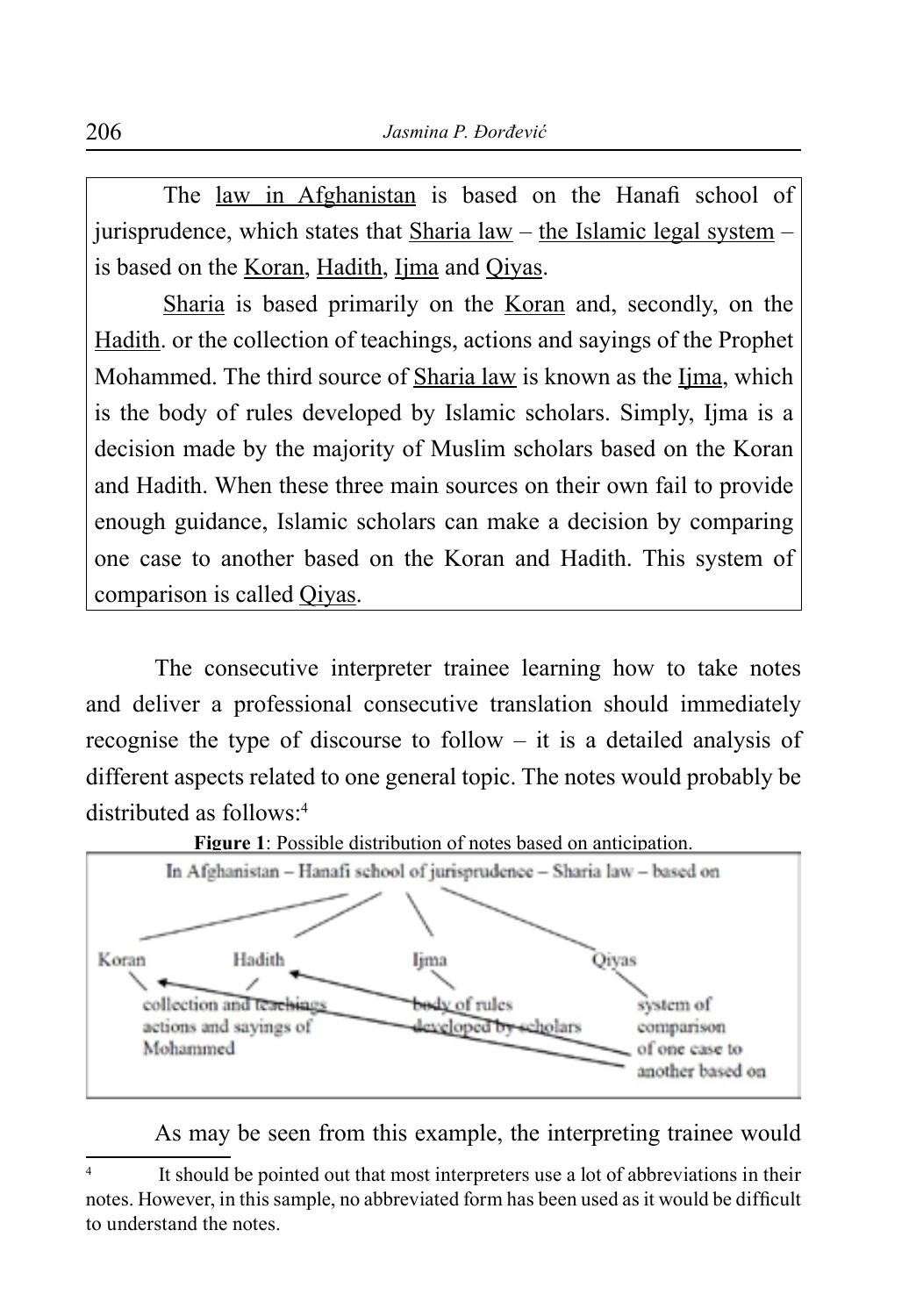have to organise their notes as based on the first sentence, which introduces the main terminology already classified so that the trainee should make use of the classification in their note distribution.

The law in Afghanistan is based on the Hanafi school of jurisprudence, which states that Sharia law – the Islamic legal system – is based on the Koran, Hadith, Ijma and Qiyas.

Bearing in mind that with consecutive interpreting time is of the essence and that there are source language (SL) speakers who prefer to deliver their entire discourse rather than cutting it down into chunks, the job of the consecutive interpreter may be quite demanding as they will have to rely on their memory in just the same amount as on their knowledge and skill.

## **4.4. Discourse analysis and notes**

Further analysis of the above sample shows that, if applied properly, the skill for discourse analysis may enhance not only anticipation of content to follow but also accelerate the note-taking. The ability to put down more notes in less time is a considerable advantage as the consecutive interpreting to be delivered in the end will contain more details and be more concise than when based only on the basic meaning. The next sample text reads as follows:<sup>5</sup>

<sup>5</sup> The explanation presented in note No. 3 regarding the particular style used to underline pieces of text shall be applied here as well.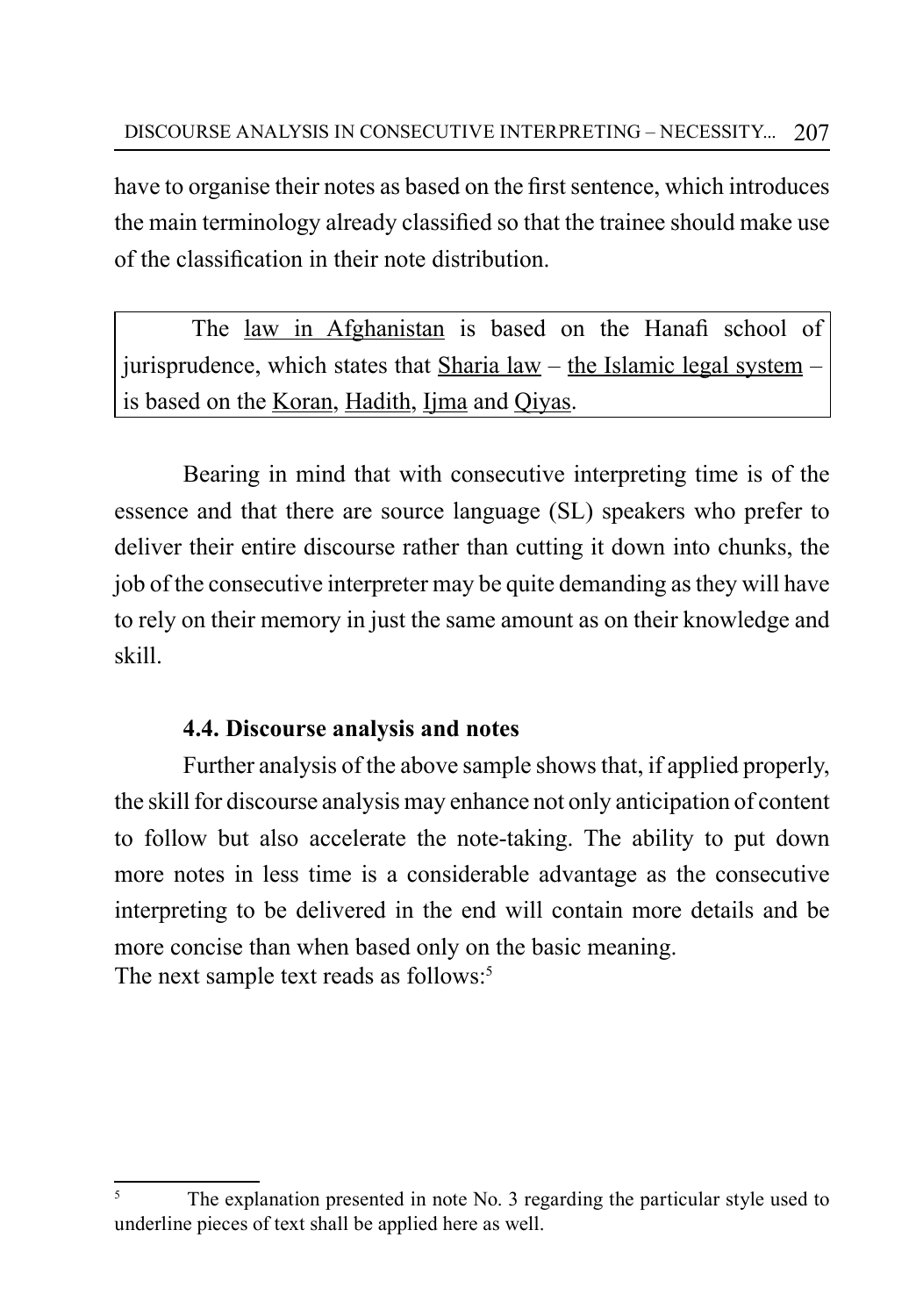Sharia law is divided into two main sections: acts of worship and actions between people. The first are: Ritual Purification; Prayers; Fasts; Charities and Pilgrimage to Mecca. The second include: Financial Transactions; Endowments; Laws of Inheritance; Marriage, Divorce and Child Care; Foods and Drinks (including ritual slaughtering and hunting); Penal Punishments; Warfare and Peace; Judicial Matters (including witnesses and types of evidence).

The notes should be organised in the following way<sup>6</sup>:

| 2 main sections of the Sh L: |                        |                                     |
|------------------------------|------------------------|-------------------------------------|
|                              |                        |                                     |
|                              | acts of worship        | actions between people              |
|                              | 1. Rit.purification    | 1. Fin. transactions                |
|                              | 2. Prayers             | 2. Endowments                       |
| $\mathcal{E}$                | Fasts                  | 3. Laws of inheritance              |
|                              | 4. Charities           | 4. Marriage, divorce and child care |
|                              | 5. Pilgrimage to Mecca | 5. Foods and drinks                 |
|                              |                        | 6. Penal punishments                |
|                              |                        | 7. etc.                             |

**Figure 2**: Possible distribution of notes in the case of a list.

In some cases, when the SL speaker proceeds too fast and the interpreter cannot follow in the sense that they cannot note down everything being said, especially in lists, the trainee should be instructed that it is generally enough to mention a few items from the list just to offer a general idea. For more details, the target language (TL) speaker will have a chance to refer to accompanying material.

The following examples show the application of drawings as a possible system of note

<sup>6</sup> As the content of the sample is now familiar, some of the notes are presented in abbreviated form to illustrate what a professional interpreter would probably do.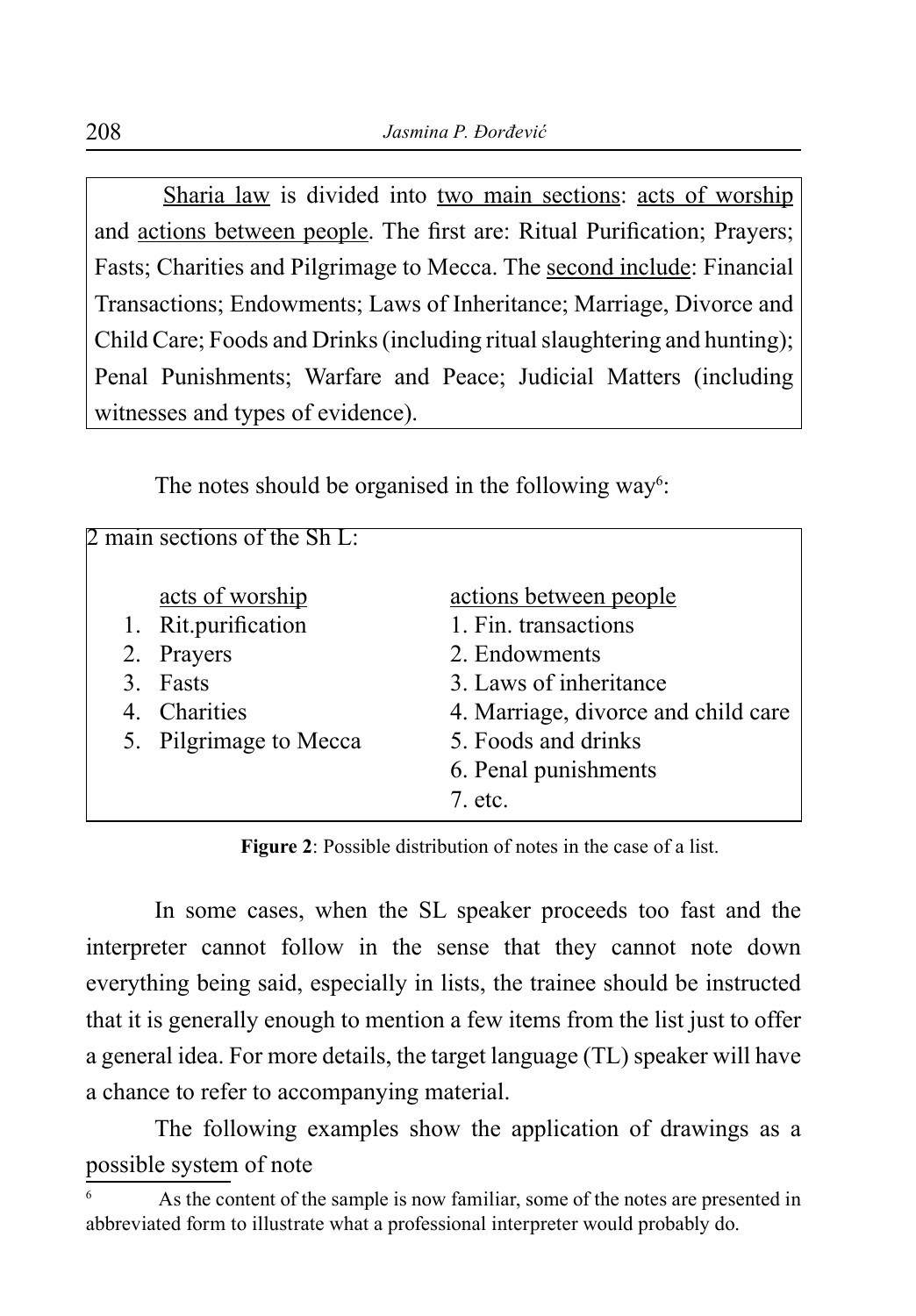taking based on the discourse analysis of very short samples of text $t<sup>7</sup>$ 

1. Just as we are watching now, the aircraft is taking off



The drawing of the aircraft is not enough. What has to be pointed out is its movement at the moment of speaking.

2. The report shows that the value of the dollar has risen considerably  $\mathbf{s}$ 

As indicated by the Present Simple Tense of the verb 'show', the value of the currency has changed (Present Perfect Tense) into a certain direction.

3. And if you are watching the competition, you can see the runner is just about to cross the finishing line

The runner is presented as about to step over the finishing line.

The illustrated pieces of text, though short and out of context, should provide insight into the fact that proper discourse analysis, already during the course of listening to a text, might be helpful to the interpreter. It is not only enabling a certain level of economy of both space and time, but also useful means of presentation, provided the interpreter proceeds almost flawlessly. Either through words or drawings, notes based on

<sup>7</sup> The pieces of text underlined with a double line are those pieces aiding the discourse analysis and those underlined with a single line are the ones being represented with the note and/ or illustration.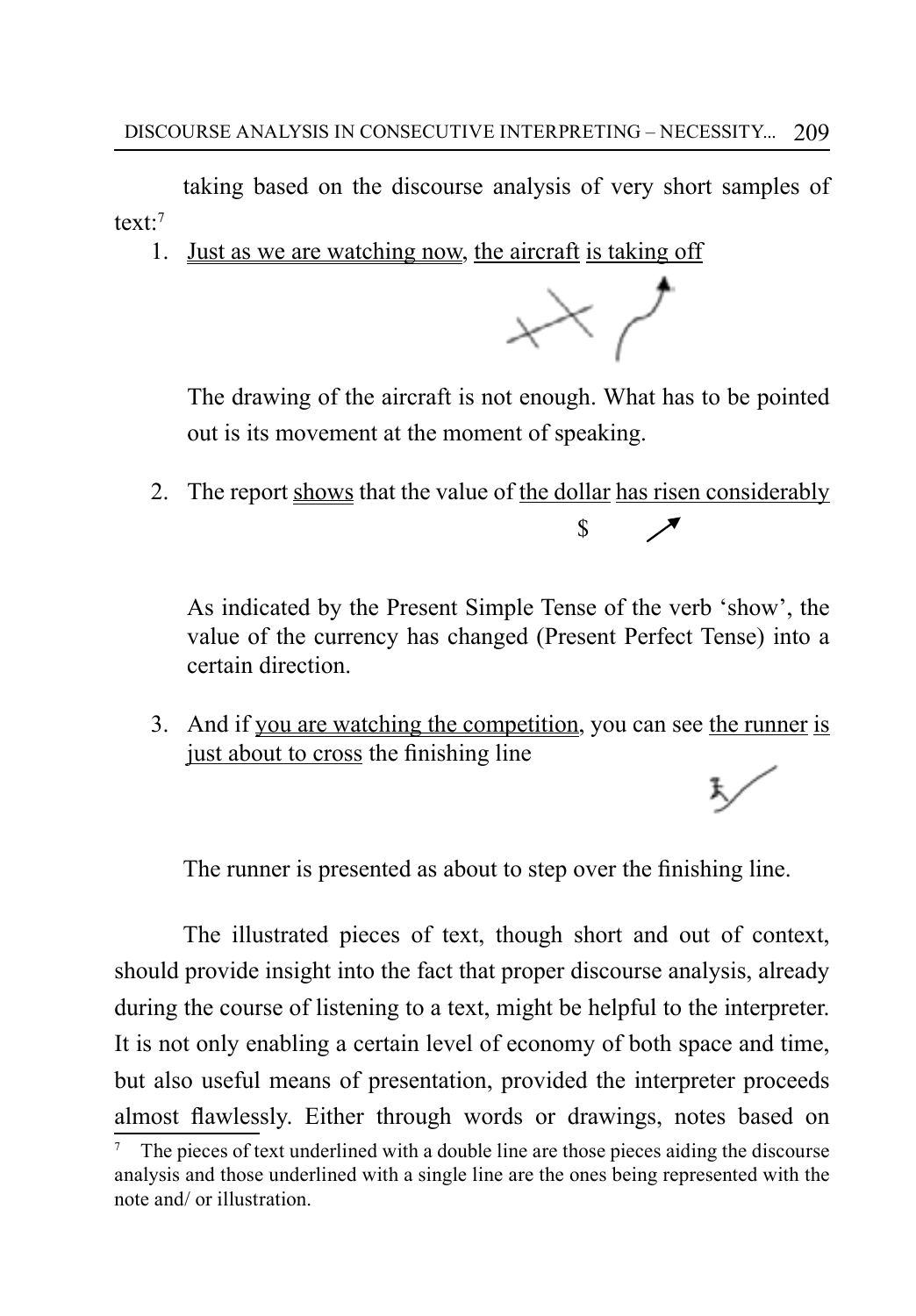discourse analysis help the interpreter organise their thoughts and thus render a better consecutive interpreting performance.

As further analysis would take this article off topic and probably beyond the scope it belongs to, suffice it to say that consecutive interpreting trainees can only benefit from discourse analysis which is why it should be included in their training courses.

#### **5. CONCLUSION**

As has been shown in this article, consecutive interpreting, being an active sub-discipline within applied linguistics, may quite tightly be related to the application of discourse analysis. The aim of this application is clearly not to identify the patterns and systems that constitute either the SL or TL used for specific communicative purposes among interlocutors who do not speak the same language. Its aim may rather be identified in the utility of the interpreter's skill to anticipate and interpret the content of the SL speaker in order to translate it as accurately and as precisely as possible into the respective TL.

It has also been indicated that the term 'discourse analysis' carries a number of different meanings, and those who practise it operate within a range of disciplines, from the more sociological to the more linguistic. Work more strongly associated with the former tends to explore how "discursive practices [may be] constitutive of knowledge", while that linked with the latter has been termed textually oriented discourse analysis". (Fairclough 1993: 38) For the sake of bonding discourse and consecutive interpreting, the latter shall be deemed more appropriate as in consecutive interpreting the interpreter is faced with a SL textual segment they have to translate into a TL textual segment.

The consecutive interpreter is expected to deliver a clearly structured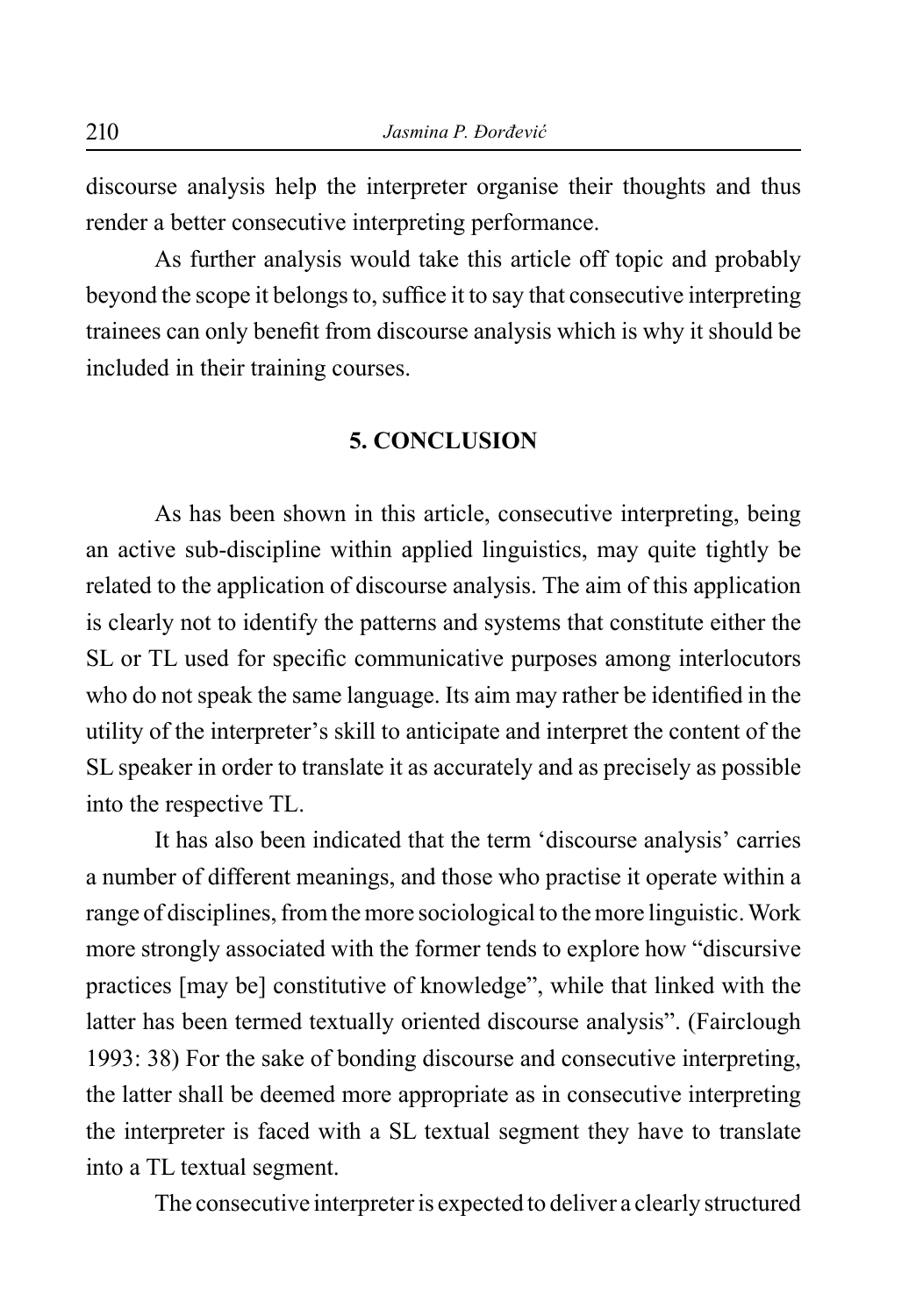translation of the SL discourse almost flawlessly. Yet, they are not allowed to extend the patience of their TL speakers endlessly, which imposes the pressure of time. Finally, as if the paradox of having more time and not having enough of it were not enough, the same interpreter has to be able to grasp the meaning of the textual segment almost instantly, anticipate the content and organize their notes appropriately. Only if being able to do so can the interpreter hope for a fine translation.

To conclude, the few teaching strategies presented in this article should have shown how discourse analysis can be incorporated in a consecutive interpreting training course. Yet, elaborate research is to be conducted in this area, training courses to be designed and evaluated which is why the few examples presented here should be regarded as suggestions to be taken further. However, it is indisputable that the skill of analysing the discourse of the SL speaker obviously provides the interpreter with the necessary tools to structure their consecutive interpreting in a manner based on coherence and unity, almost as a digest or gist delivered in the native language of the TL speaker.

### **REFERENCES**

- Baker, Mona (2001). *Routledge Encyclopedia of Translation Studies.* London and New York: Routledge.
- Boyd, Michael S. and Monacelli, Claudia (2010) Politics, (con)text and genre: applying CD A and DHA to interpreter training. *The Interpreters' Newsletter.* 15. 51–70.
- Crystal, David (1997). *The Cambridge Encyclopedia of the English Language,* Second Edition. Cambridge: Cambridge University Press.
- Fairclough, Norman (1993). *Discourse and Social Change.* Cambridge: Polity Press in association with Blackwells.
- Gile, Daniel (2001). Interpreting research. What you never wanted to ask but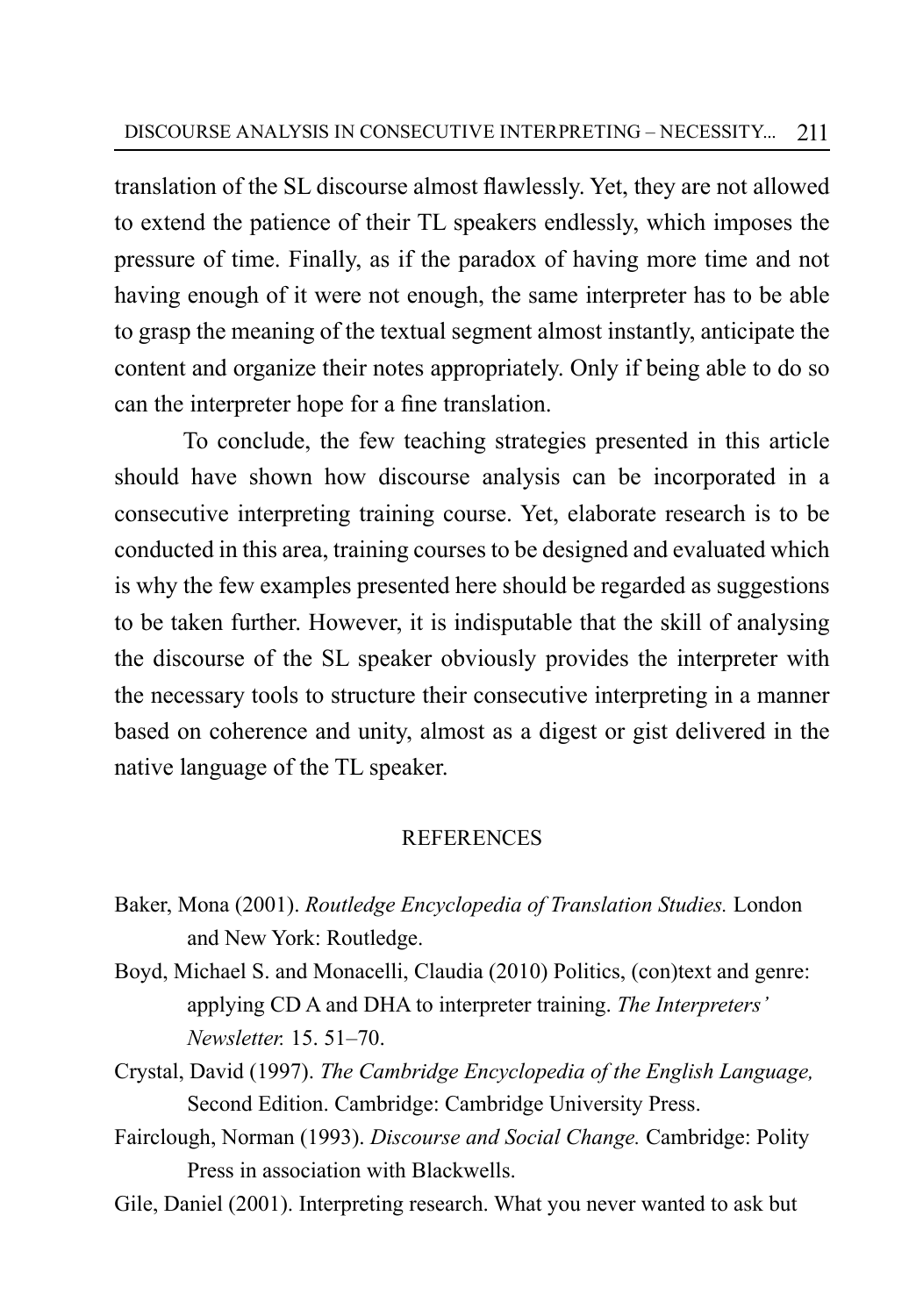may like to know. AIIC website. Available at *[www.aiic.net/ViewPage.](http://www.aiic.net/ViewPage.cfm7page) [cfm7page](http://www.aiic.net/ViewPage.cfm7page)* id=341 (Accessed 30 May 2012).

- Goffin, Roger (1971). Pour une formation universitaire "sui generis" du traducteur: Reflexions sur certain aspects methodologiques et sur la recherche scientifique dans le domaine de la traduction. *Meta.* 16: 57–68.
- Holmes, James (1988). The name and nature of Translation Studies. In Van den Broeck, Raymond (1988) (ed.) *Translated! Papers on Literary Translation and Translation Studies.* Amsterdam: Rodopi. 67–80.
- Jupp, Victor (2006). *The Sage Dictionary of Social Research Methods.* London: SAGE Publications Ltd.
- *Kornakov, Petr (1996).* To Teach Interpreting or to Teach through Interpreting? *Great Britain: Rusistica.*
- Mikkelson, Holly (1999). Interpreting Is Interpreting Or Is It? (Originally presented at the
- GSTI30 th Anniversary Conference, January 1999) *Available at*
- *[http://www.acebo.com/papers/interp](http://www.acebo.com/papers/INTERP)* 1.htm (Accessed 26 September 2012).
- *Munday, Jeremy (2008).* Introducing Translation Studies, Theories and Applications, Second

*Edition.* London and New York: Routledge.

- Pöchhacker, Franz (2004). *Introducing Interpreting Studies.* London and New York: Routledge. Phelan, Mary (2001). *The Interpreter's Resource.* Clevedon: Multilingual Matters.
- Setton, Robin (2010) From practice to theory and back in interpreting: the pivotal role of training. *The Interpreters' Newsletter.* 15. 1–18.

Јасмина П. Ђорђевић

#### **Анализа дискурса у консекутивном превођењу – потреба пре него помоћ**

**Резиме:** Превођење у целини, а консекутивно превођење нарочито, представљају и поступак и производ који зависи од језичке компетенције преводиоца у оквиру система најмање два језика, а заснива се на